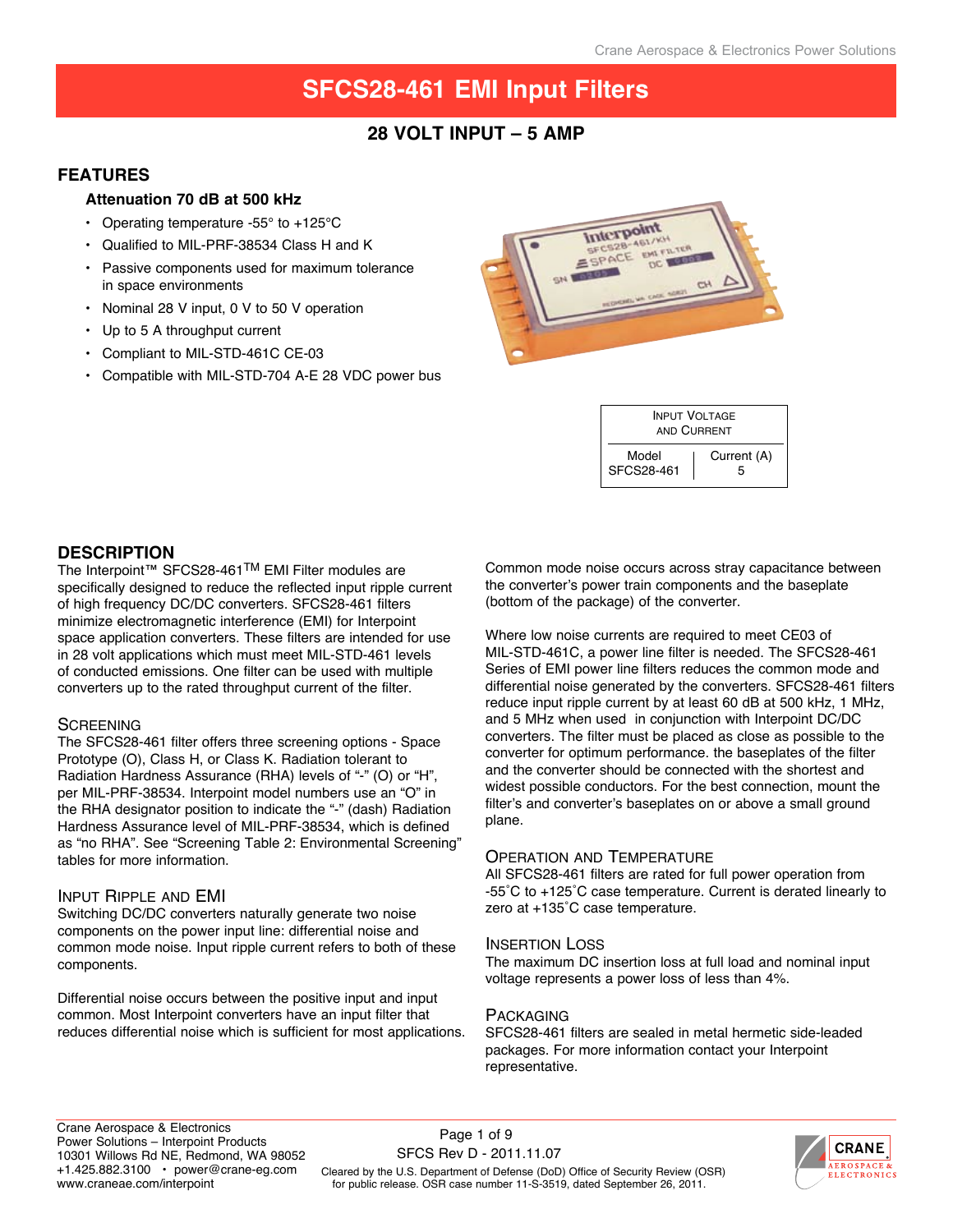### **28 Volt input – 5 AMP**

### **Operating Conditions and characteristics**

#### **Input Voltage Range**

• 0 to 50 VDC continuous for 28 V models

**Lead Soldering Temperature (10 sec per pin)** • 300°C

#### **Storage Temperature Range (Case)**

• -65°C to +150°C

### **Case Operating Temperature (Tc)**

- -55˚C to +125˚C full power
- -55˚C to +135˚C absolute

### **Derating Output Current**

• Derate linearly from 100% at 125˚C to 0% at 135˚C case

#### **Isolation**

- 100 megohm minimum at 500 VDC
- Any pin to case

### **mechanical and environmental**

#### **Size (maximum)**

• 3.005 x 1.505 x 0.400 inches (76.33 x 38.23 x 10.16 mm). Case U has straight, short leads. Case V has longer leads, bent down.

### **Weight (maximum)**

• 110 grams maximum

### **Screening**

- Space Prototype (O), Class H, or Class K
- Radiation tolerant to Radiation Hardness Assurance (RHA) levels of "-" (O) or "H", per MIL-STD-38534. Interpoint model numbers use an "O" in the RHA designator position to indicate the "-" (dash) Radiation Hardness Assurance level of MIL-PRF-38534, which is defined as "no RHA".
- See Screening Tables 1 and 2 for more information. Available configurations: OO, HH, KH

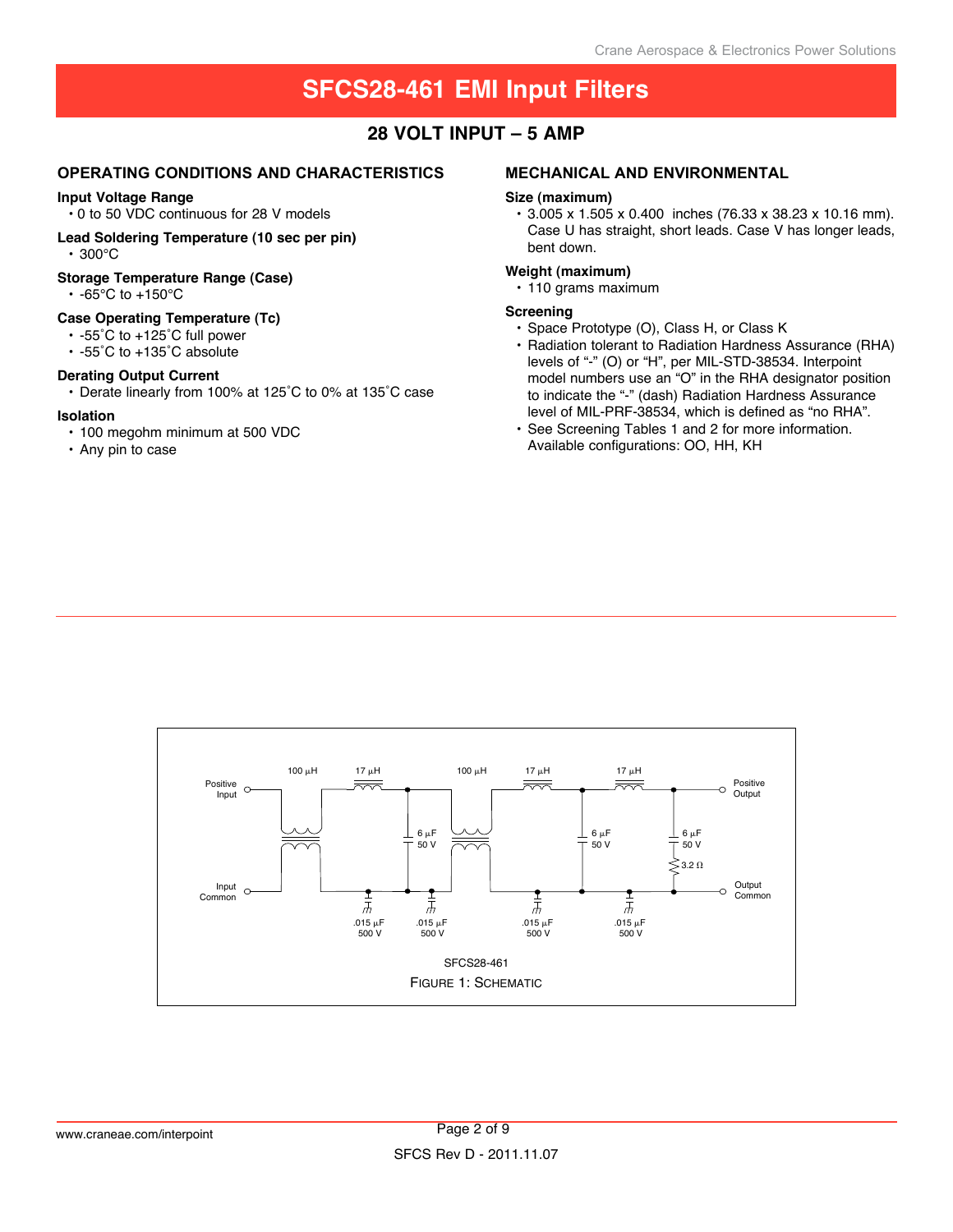## **28 Volt input – 5 AMP**

| <b>PIN OUT</b> |                          |  |  |
|----------------|--------------------------|--|--|
| Pin $1$        | <b>Designation</b>       |  |  |
| 1, 2, 3        | Positive Input           |  |  |
| 4, 5, 6        | Input Common             |  |  |
| 7, 8, 9        | <b>Output Common</b>     |  |  |
| 10, 11, 12     | <b>Positive Output</b>   |  |  |
| Baseplate      | Case Ground <sup>2</sup> |  |  |

Notes

1. All pins must be connected.

2. The baseplate is the only case ground connection and should directly contact chassis ground.

Angled corner indicates pin one.



Figure 2: Pin Out SFCS28-461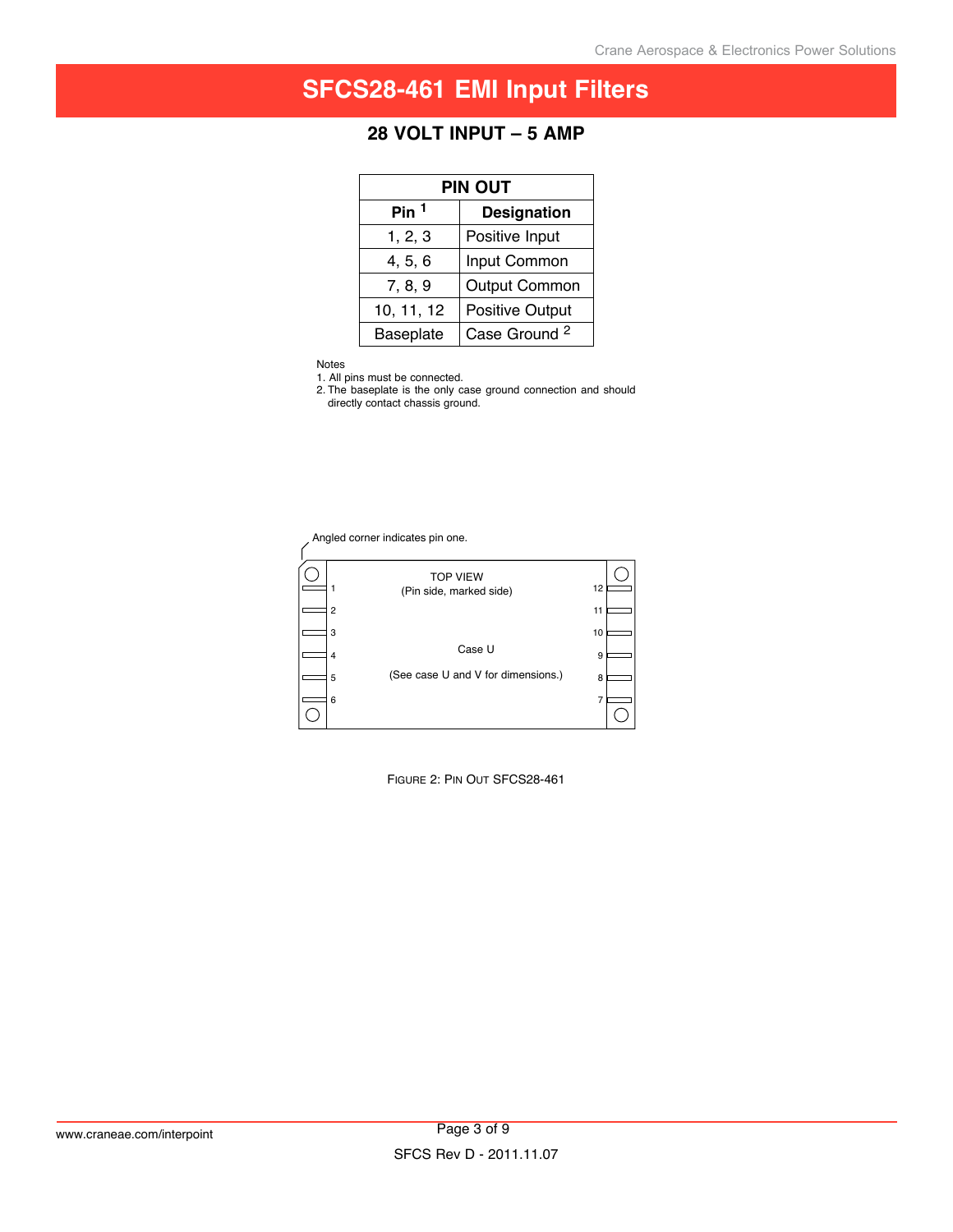### **28 Volt input – 5 AMP**



| <b>DLA NUMBERS</b>                                                                                                                                                                    |                                   |  |  |
|---------------------------------------------------------------------------------------------------------------------------------------------------------------------------------------|-----------------------------------|--|--|
| DLA DRAWING (5915)                                                                                                                                                                    | <b>SFCS28-461</b><br>SIMILAR PART |  |  |
| 00003-01HXC                                                                                                                                                                           | SFCS28-461/HH                     |  |  |
| 00003-01KXC                                                                                                                                                                           | SFCS28-461/KH                     |  |  |
| For exact specifications for a DLA product, refer to the<br>DLA drawing. DLA drawings can be downloaded from:<br>http://www.landandmaritime.dla.mil/Programs/MilSpec/<br>default.aspx |                                   |  |  |

| <b>MODEL NUMBER OPTIONS<sup>1</sup></b><br>TO DETERMINE THE MODEL NUMBER<br>ENTER ONE OPTION FROM EACH CATEGORY IN THE FORM BELOW. |                                               |                                                        |                        |         |
|------------------------------------------------------------------------------------------------------------------------------------|-----------------------------------------------|--------------------------------------------------------|------------------------|---------|
| <b>CATEGORY</b>                                                                                                                    | <b>Base Model and</b><br><b>Input Voltage</b> | Case Option 2                                          | Screening <sup>3</sup> | RHA $4$ |
| <b>OPTIONS</b>                                                                                                                     | <b>SFCS28-461</b>                             | (side-leaded case, leave blank)<br>V (leads bent down) | O<br>н                 | O<br>н  |
|                                                                                                                                    |                                               |                                                        | K                      |         |
| <b>FILL IN FOR</b><br><b>MODEL #</b>                                                                                               | <b>SFCS28-461</b>                             |                                                        |                        |         |

Notes:

1. See Model Numbering Key above for an example of a model number.

2. Case Options: For the standard case, Case U, leave the case option blank. For Case V with leads bent down, insert the letter V in the Case Option position.

3. Screening: A screening level of O is a Space Prototype and is only used with RHA O. See Screening Tables 1 and 2 for more information. "H" indicates Class H and "K" indicates Class K of MIL-PRF-38534.

4. RHA: Interpoint model numbers use an "O" in the RHA designator position to indicate the "-" (dash) Radiation Hardness Assurance level of MIL-PRF-38534, which is defined as "no RHA." RHA O is only available with Screening level O. See Screening Table 2 for more information.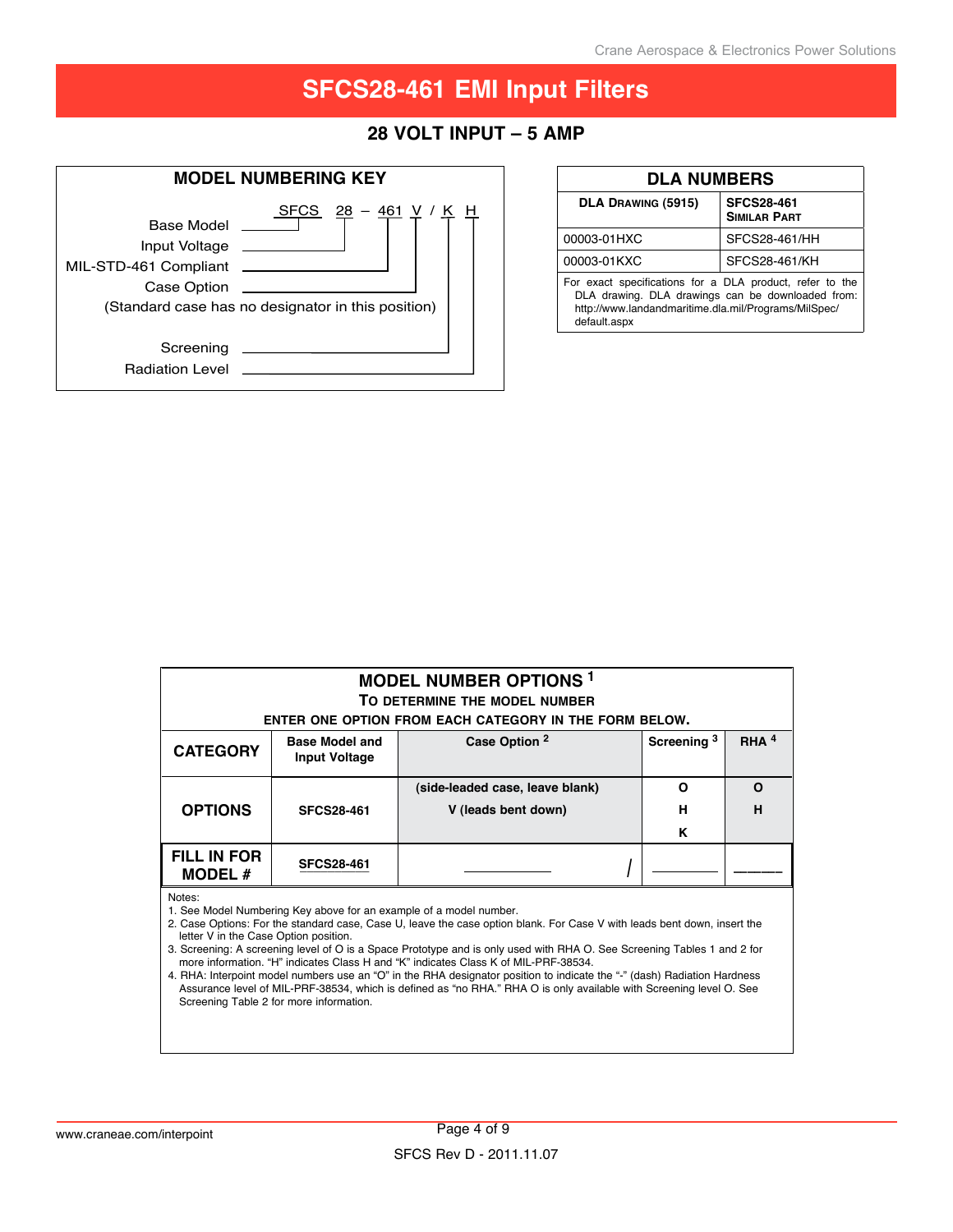## **28 Volt input – 5 AMP**

Electrical Characteristics: -55 TO +125°C  $T_c$ , nominal Vin, unless otherwise specified.

|                                  |                                           | SFCS28-461                          |            |                 |              |
|----------------------------------|-------------------------------------------|-------------------------------------|------------|-----------------|--------------|
| <b>PARAMETER</b>                 | <b>CONDITIONS</b>                         | <b>MIN</b>                          | <b>TYP</b> | <b>MAX</b>      | <b>UNITS</b> |
| <b>INPUT VOLTAGE</b>             | <b>CONTINUOUS</b>                         | 0                                   | 28         | 50 <sup>1</sup> | <b>VDC</b>   |
|                                  | TRANSIENT 100 ms 1, 2, 3                  |                                     |            | 100             | v            |
| <b>NOISE REJECTION</b>           | 500 kHz                                   | 60                                  | 70         |                 |              |
|                                  | 1 MHz                                     | 60                                  | 70         |                 | dB           |
|                                  | 5 MHz                                     | 60                                  | 70         |                 |              |
| POWER DISSIPATION                | <b>MAX CURRENT</b><br>$T_C = 25^{\circ}C$ |                                     |            | $5^1$           | w            |
| DC RESISTANCE (R <sub>DC</sub> ) | $T_C = 25^{\circ}C \otimes 1 A$           |                                     |            | 0.2             | ohms         |
| CAPACITANCE $T_C = 25^{\circ}C$  | ANY PIN TO CASE                           | 50                                  | 60         | 70              | nF           |
| <b>OUTPUT VOLTAGE</b>            | STEADY STATE                              | $V_{OUT} = V_{IN} - I_{IN}(R_{DC})$ |            | <b>VDC</b>      |              |
| OUTPUT CURRENT <sup>1</sup>      | STEADY STATE                              |                                     |            | $5^1$           | A            |

#### Notes

**1. Guaranteed by design, not tested.**

2. 28 V =  $0.5 \Omega$  source impedance.

3. The filter will not be damaged by a 100 volt transient but the transient will be passed on to the converter.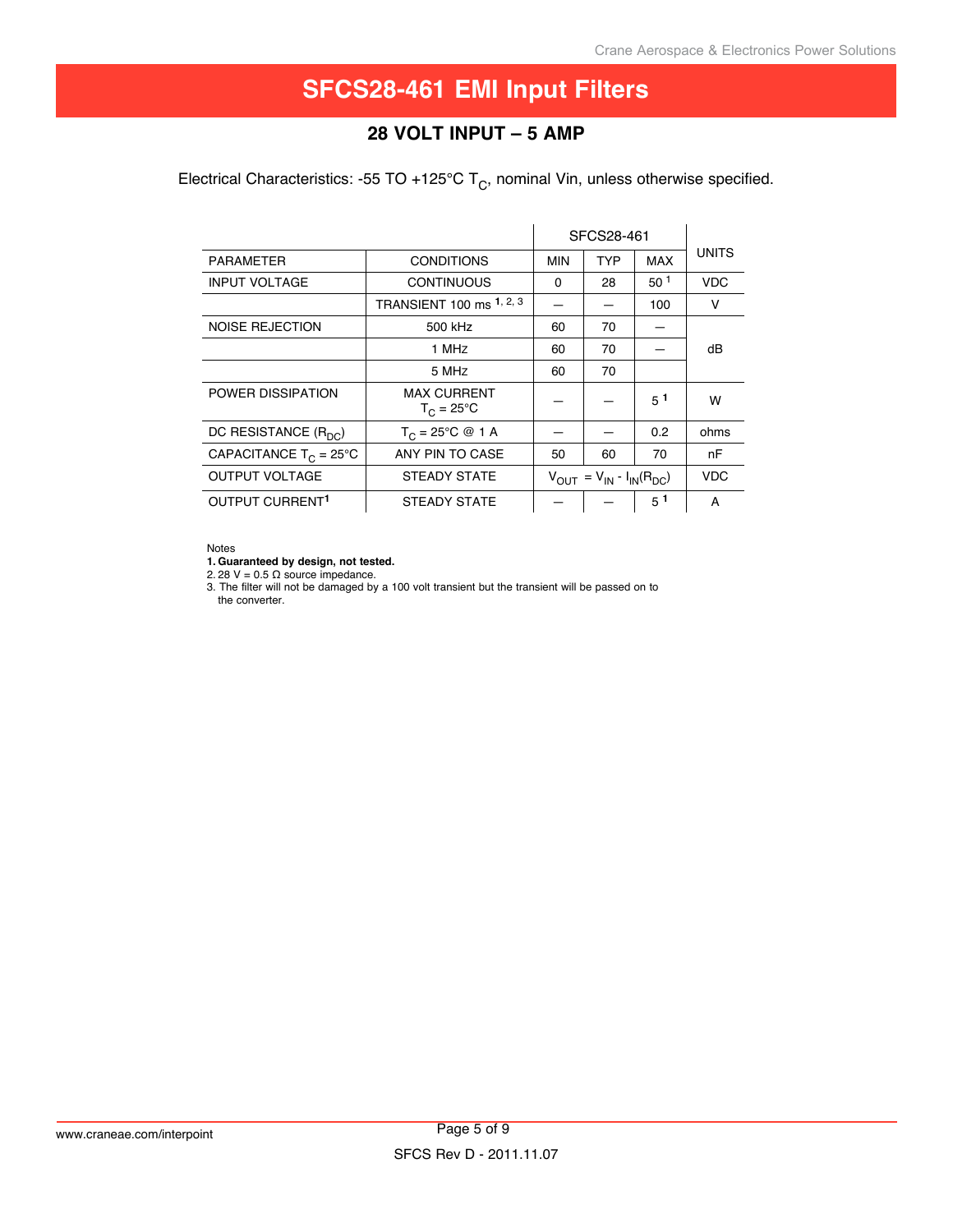### **28 Volt input – 5 AMP**

**TOP VIEW CASE U\***

Flanged case, short-leaded

\*Does not require designator in Case Option position of model number.



Figure 32: Case U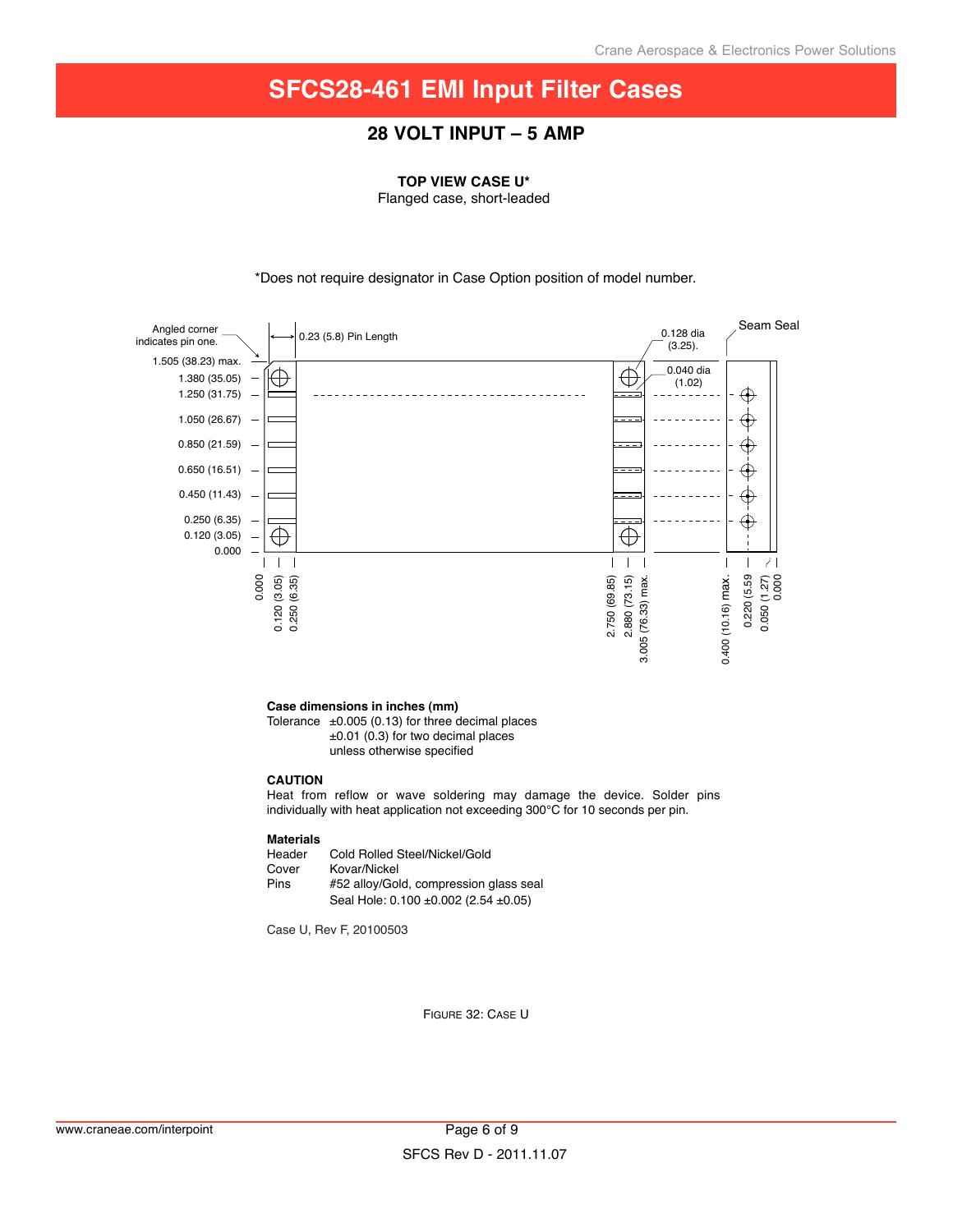### **28 Volt input – 5 AMP**

**TOP VIEW CASE V\***

Flanged case, down leaded

\*Designator "V" required in Case Option position of model number.



#### **Case dimensions in inches (mm)**

Tolerance  $\pm 0.005$  (0.13) for three decimal places ±0.01 (0.3) for two decimal places unless otherwise specified

#### **CAUTION**

Heat from reflow or wave soldering may damage the device. Solder pins individually with heat application not exceeding 300°C for 10 seconds per pin.

#### **Materials**

| Cold Rolled Steel/Nickel/Gold                                                  |
|--------------------------------------------------------------------------------|
| Kovar/Nickel                                                                   |
| #52 alloy/Gold, compresssion glas seal<br>Seal Hole: 0.120 ±0.002 (3.05 ±0.05) |
|                                                                                |

Case V, Rev F, 2010624 Please refer to the numerical dimensions for accuracy.

Figure 33: Case V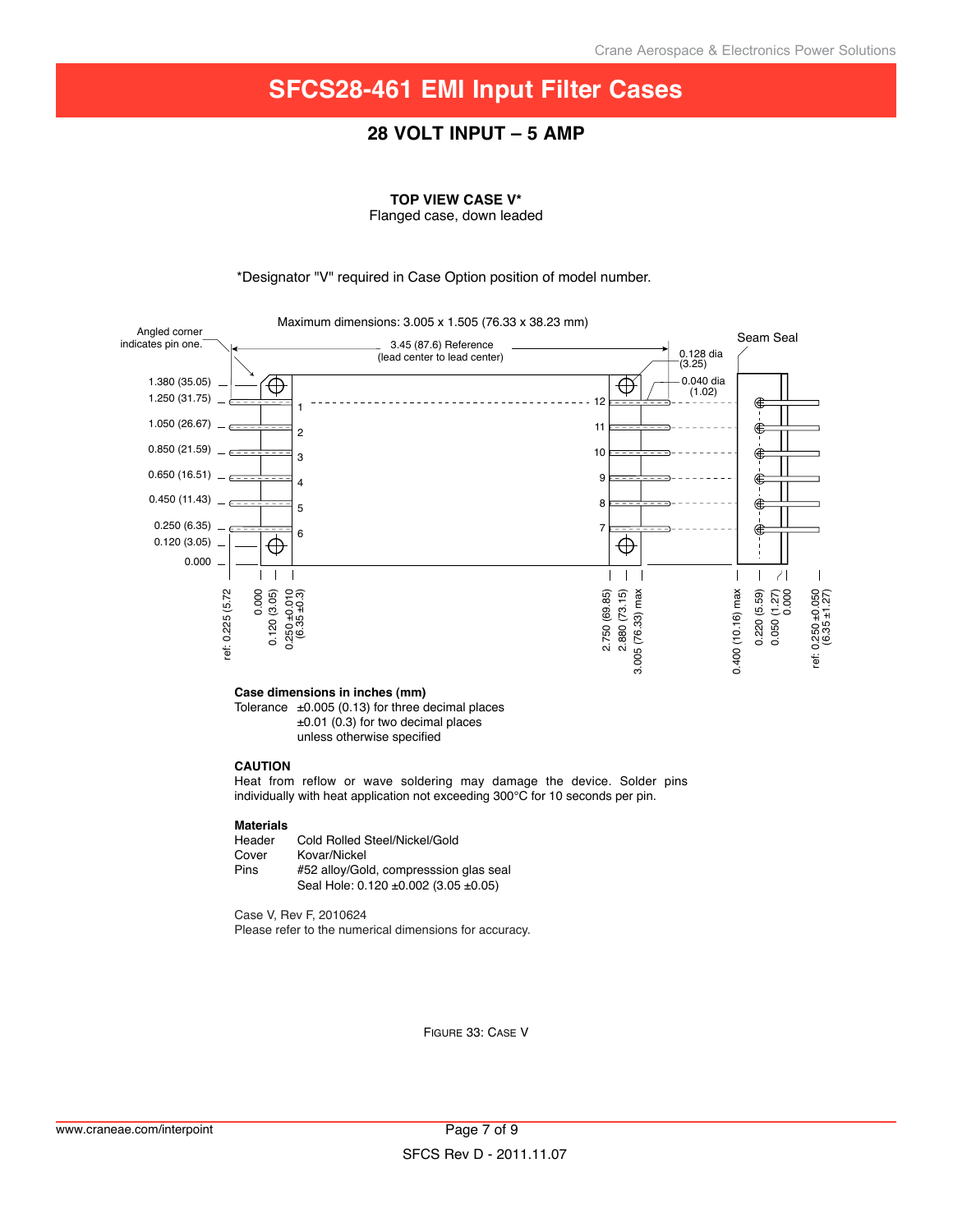**28 Volt input – 5 AMP**

# **EMI FILTERS PROTOTYPE, CLASS H AND CLASS K, miL-PrF-38534 eLement eVALuAtion**

|                                       | NON-QML <sup>1</sup> | QML              |                |                  |                |
|---------------------------------------|----------------------|------------------|----------------|------------------|----------------|
|                                       | <b>PROTOTYPE</b>     | <b>CLASS H</b>   |                |                  | <b>CLASS K</b> |
|                                       | /O                   | /H               |                | /K               |                |
| <b>COMPONENT-LEVEL TEST PERFORMED</b> | M/S <sup>2</sup>     | M/S <sup>2</sup> | P <sup>3</sup> | M/S <sup>2</sup> | P <sup>3</sup> |
| <b>Element Electrical</b>             | п                    | п                | п              | п                | ш              |
| Visual                                |                      | п                | п              | п                | п              |
| <b>Internal Visual</b>                |                      | п                |                | п                |                |
| Temperature Cycling                   |                      |                  |                | п                | п              |
| <b>Constant Acceleration</b>          |                      |                  |                | ■                | ■              |
| Interim Electrical                    |                      |                  |                | п                |                |
| Burn-in                               |                      |                  |                | п                |                |
| Post Burn-in Electrical               |                      |                  |                | п                |                |
| Steady State Life                     |                      |                  |                | п                |                |
| Voltage Conditioning Aging            |                      |                  |                |                  | $\blacksquare$ |
| Visual Inspection                     |                      |                  |                |                  | п              |
| <b>Final Electrical</b>               |                      | п                | п              | п                | ш              |
| <b>SEM</b>                            |                      |                  |                | п                |                |

Notes:

1. Non-QML products may not meet all of the requirements of MIL-PRF-38534.

2. M/S = Active components (Microcircuit and Semiconductor Die)

3. P = Passive components, Class H and K element evaluation. Not applicable to Space Prototype ("O") element evaluation.

Definitions:

Element Evaluation: Component testing/screening per MIL-STD-883 as determined by MIL-PRF-38534 SEM: Scanning Electron Microscopy

Screening Table 1: Element Evaluation